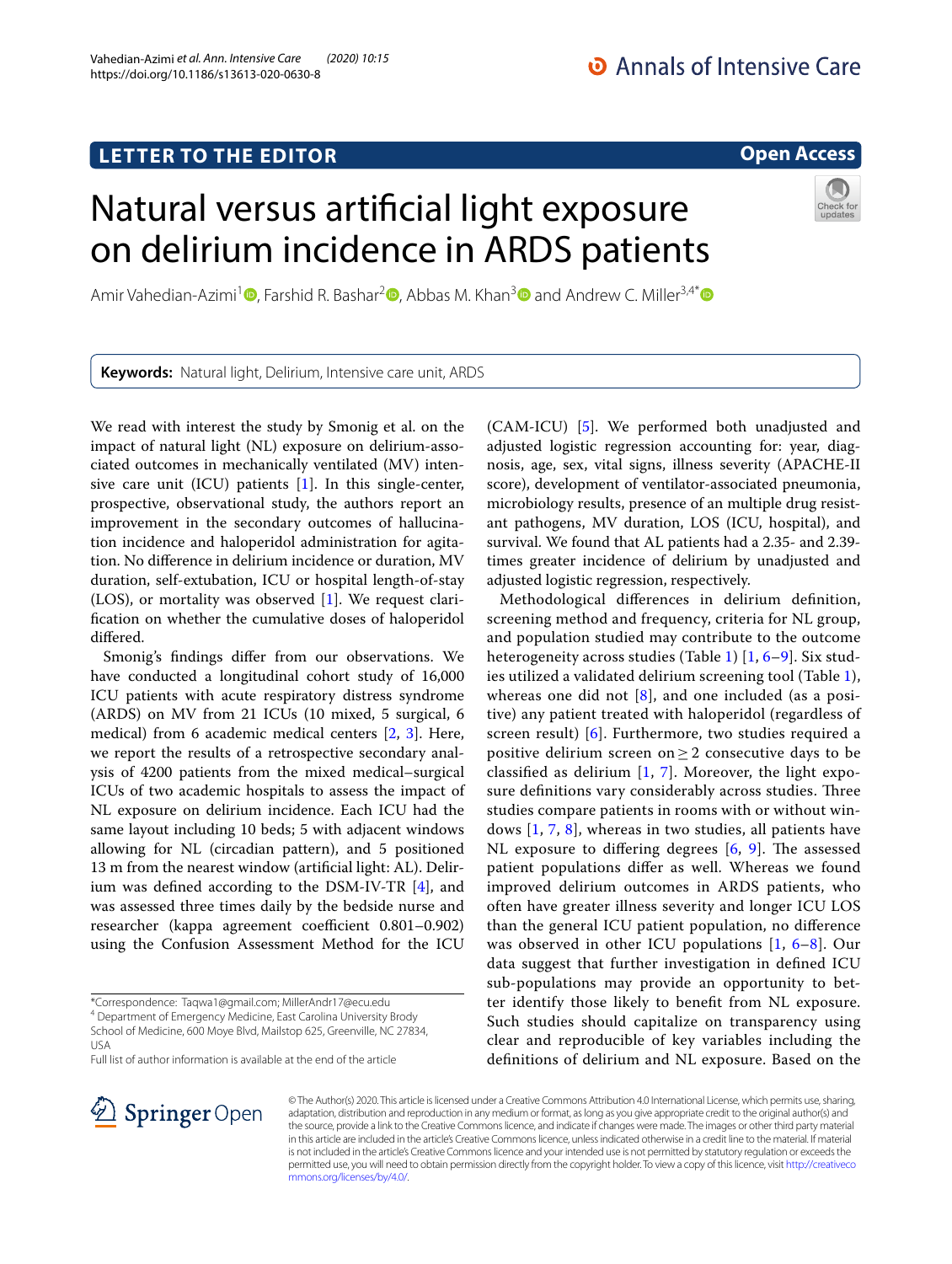## <span id="page-1-2"></span>**Table 1 Design heterogeneity in studies on the efects of natural light exposure on patients in the intensive care unit**

| Author<br>(reference) | Design (N)                                                   | Sample size<br>calculation | Delirium<br>definition | <b>Screening tool</b>    | Screen<br>frequency<br>(no./day) | <b>ICU</b> patient<br>population               | <b>Delirium</b><br>incidence<br>or severity<br>with NL exposure |
|-----------------------|--------------------------------------------------------------|----------------------------|------------------------|--------------------------|----------------------------------|------------------------------------------------|-----------------------------------------------------------------|
| Our study             | Retrospective<br>analysis of pro-<br>spective study<br>(181) | Yes <sup>a</sup>           | DSM-IV-TR              | CAM-ICU                  | 3                                | Long stay medical<br>and surgical<br>with ARDS | Decreased                                                       |
| Arenson [6]           | Retrospective<br>(1010)                                      | <b>No</b>                  | Not reported           | CAM-ICU                  | 3                                | Post-operative                                 | No change                                                       |
| Estrup <sup>[5]</sup> | Retrospective<br>(183)                                       | <b>No</b>                  | Not reported           | CAM-ICU <sup>b</sup>     | $\overline{2}$                   | Unspecified                                    | No change                                                       |
| Kohn [7]              | Retrospective<br>(6631)                                      | <b>No</b>                  | Not reported           | None <sup>c</sup>        |                                  | Medical ICU<br>patients                        | No change                                                       |
| Smonig [1]            | Prospective, obser-<br>vational (195)                        | Yes <sup>a</sup>           | Not reported           | <b>ICDSC<sup>c</sup></b> | $\overline{2}$                   | On MV of any eti-<br>ology/duration            | No change <sup>d</sup>                                          |
| $Z$ aal $[8]$         | Prospective,<br>before-after<br>(130)                        | <b>No</b>                  | Not reported           | CAM-ICU                  |                                  | Medical and<br>surgical                        | No change                                                       |

*ARDS* acute respiratory distress syndrome, *CAM-ICU* confusion assessment method for the ICU, *DSM* Diagnostic and Statistical Manual of Mental Disorders, *ICDSC* Intensive Care Delirium Screening Checklist, *MV* mechanical ventilation

<sup>a</sup> To achieve a power of power 80% to detect a decrease of delirium from 80 to 60% (two-sided test, alpha = 0.05), the necessary sample size is 180 patients [\[1\]](#page-1-0) would be necessary

b Delirium categorization included any patient treated with haloperidol, regardless of CAM-ICU screen

<sup>c</sup> Required a positive screen for at least 2 consecutive days to be considered positive

<sup>d</sup> Less haloperidol administration; less hallucinations

current level of evidence, it would be premature to discard a therapeutic role for NL exposure in critically ill patients.

#### **Abbreviations**

AL: Artificial light; ARDS: Acute respiratory distress syndrome; CAM-ICU: Confusion Assessment Method for the ICU; ICU: Intensive care unit; LOS: Length-ofstay; MV: Mechanical ventilation; NL: Natural light.

#### **Acknowledgements**

None.

#### **Authors' contributions**

The authors that contributed to study design were AVA, FRB and ACM. Study implementation and data abstraction was performed by AVA and FRB. Data analysis was performed by AVA and ACM. Manuscript writing and revision were performed by ACM AMK, and AVA. All authors read and approved the final manuscript.

#### **Authors' information**

Dr. Miller is trained in Emergency Medicine, Internal Medicine, Pulmonary Medicine and Critical Care. He is an Associate Professor of Emergency Medicine at East Carolina University and founder of the MORZAK Collaborative, a platform through which he mentors and facilitates international clinical investigations. He is on the Board of Directors for the American College of Academic International Medicine, and a founding Board Member of the Accreditation Council for International Medical Programs.

#### **Funding**

The authors have received no specifc funding for this work.

#### **Availability of data and materials**

All data generated or analyzed during this study are included in this article.

#### **Ethics approval and consent to participate**

The parent study was approved by the Investigational Review Board at Baqiyatallah University of Medical Sciences (IR.BMSU.REC.1394.451). For the parent study, surrogate consent from the patient's legal guardian or designated health proxy was permitted in cases where the patient did not have decisionmaking capacity. All patients that survived and regained their faculties were informed of the project.

#### **Consent for publication**

The informed consent included permission to present and publish de-identifed results.

#### **Competing interests**

The authors declare that they have no competing interests.

#### **Author details**

<sup>1</sup> Trauma Research Center, Nursing Faculty, Baqiyatallah University of Medical Sciences, Tehran, Iran. <sup>2</sup> Anesthesia and Critical Care Department, Hamadan University of Medical Sciences, Hamadan, Iran. 3 The MORZAK Collaborative, Greenville, NC, USA. 4 Department of Emergency Medicine, East Carolina University Brody School of Medicine, 600 Moye Blvd, Mailstop 625, Greenville, NC 27834, USA.

Received: 12 December 2019 Accepted: 23 January 2020 Published online: 05 February 2020

#### **References**

- <span id="page-1-0"></span>1. Smonig R, Magalhaes E, Bouadma L, et al. Impact of natural light exposure on delirium burden in adult patients receiving invasive mechanical ventilation in the ICU: a prospective study. Ann Intensive Care. 2019;9:120.
- <span id="page-1-1"></span>2. Bashar FR, Vahedian-Azimi A, Hajiesmaeili M, et al. Post-ICU psychological morbidity in patients with ARDS and delirium. J Crit Care. 2018;43(2):88– 94. [https://doi.org/10.1016/j.jcrc.2017.08.034.](https://doi.org/10.1016/j.jcrc.2017.08.034)